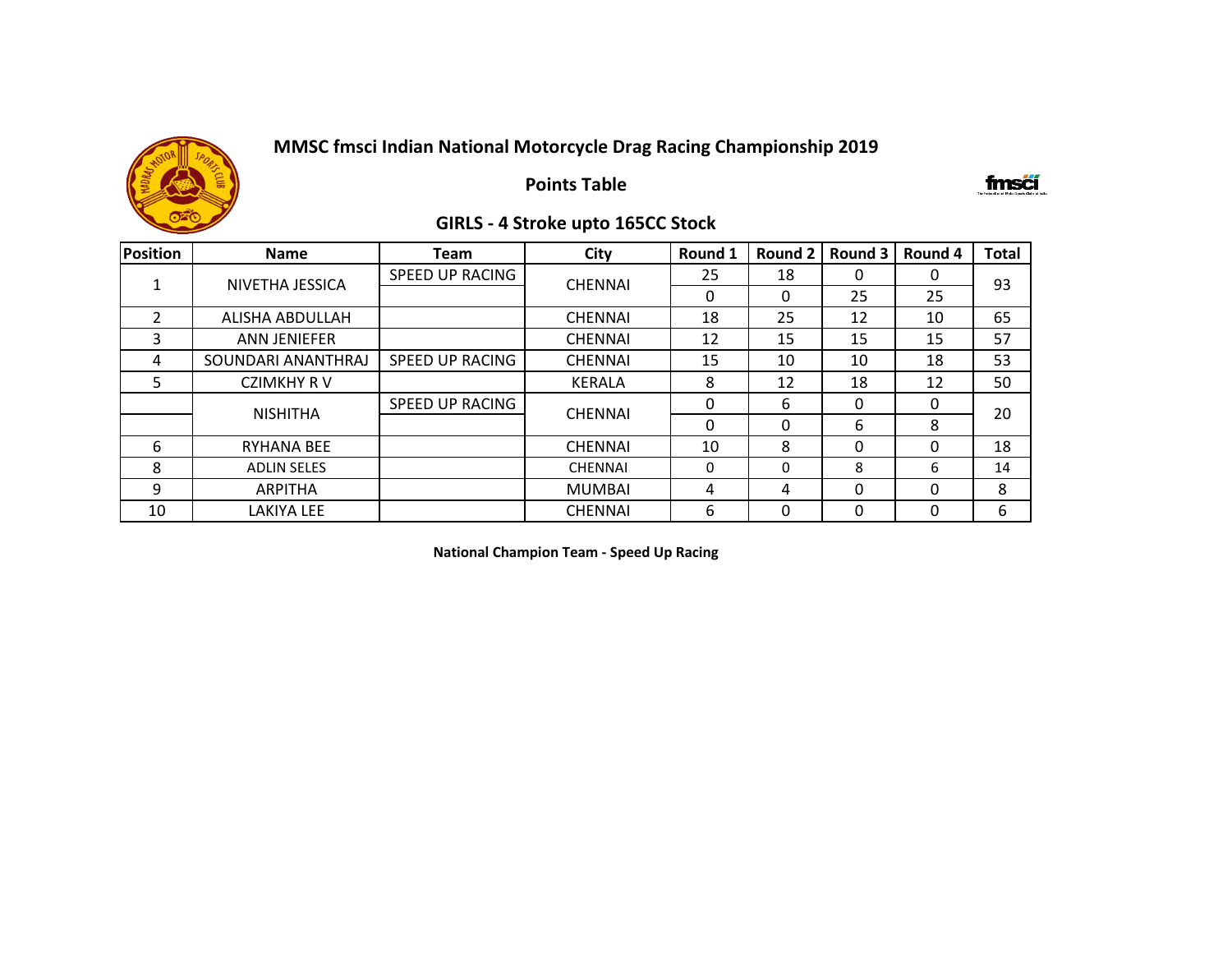

**Points Table**

### fmsőí

## **2 Stroke upto 130CC SUPERSPORT**

| Position | <b>Name</b>           | <b>Team</b> | City             | Round 1  | <b>Round 2</b> | Round 3  | Round 4      | <b>Total</b> |
|----------|-----------------------|-------------|------------------|----------|----------------|----------|--------------|--------------|
|          | <b>MOHAMMED RAFIQ</b> |             | <b>BENGALURU</b> | 25       | 25             | 25       | 25           | 100          |
| 2        | <b>SYED NAYEEM</b>    |             | BENGALURU        | 15       | 18             | 15       | 12           | 60           |
| 3        | R MADHAN KUMAR        |             | <b>CHENNAI</b>   | 18       | 15             | 0        | 15           | 48           |
| 4        | <b>HUSSAIN KHAN</b>   |             | <b>MUMBAI</b>    | $\Omega$ | $\mathbf{0}$   | 18       | 18           | 36           |
| 5        | <b>IMRAN KHAN I</b>   |             | <b>CHENNAI</b>   | 12       | 12             | 8        | $\Omega$     | 32           |
| 6        | THULASIRAM            |             | <b>BENGALURU</b> | 10       | 10             | 4        | 6            | 30           |
| 7        | K MOHAN               |             | <b>CHENNAI</b>   | 0        | $\mathbf{0}$   | 12       | 10           | 22           |
| 8        | <b>SAUD GI</b>        |             | <b>BENGALURU</b> | $\Omega$ | $\Omega$       | 6        | 8            | 14           |
| 9        | V RAJA                |             | <b>CHENNAI</b>   | 6        | 6              | 0        | $\Omega$     | 12           |
| 10       | SHAHID GI             |             | <b>BENGALURU</b> | 0        | $\mathbf{0}$   | 10       | $\mathbf{0}$ | 10           |
| 11       | M GANESH              |             | <b>CHENNAI</b>   | 8        | $\Omega$       | 0        | $\Omega$     | 8            |
| 12       | ARAVIND GANESH        |             | <b>CHENNAI</b>   | $\Omega$ | 8              | $\Omega$ | $\Omega$     | 8            |
| 13       | D SURESH KUMAR        |             | <b>CHENNAI</b>   | 4        | $\mathbf{0}$   | 0        | $\Omega$     | 4            |
| 14       | <b>KHALID PASHA</b>   |             | <b>BENGALURU</b> | $\Omega$ | 4              | 0        | $\Omega$     | 4            |
| 15       | <b>BADHUSHAH M</b>    |             | <b>CHENNAI</b>   | 0        | 0              | 0        | 4            | 4            |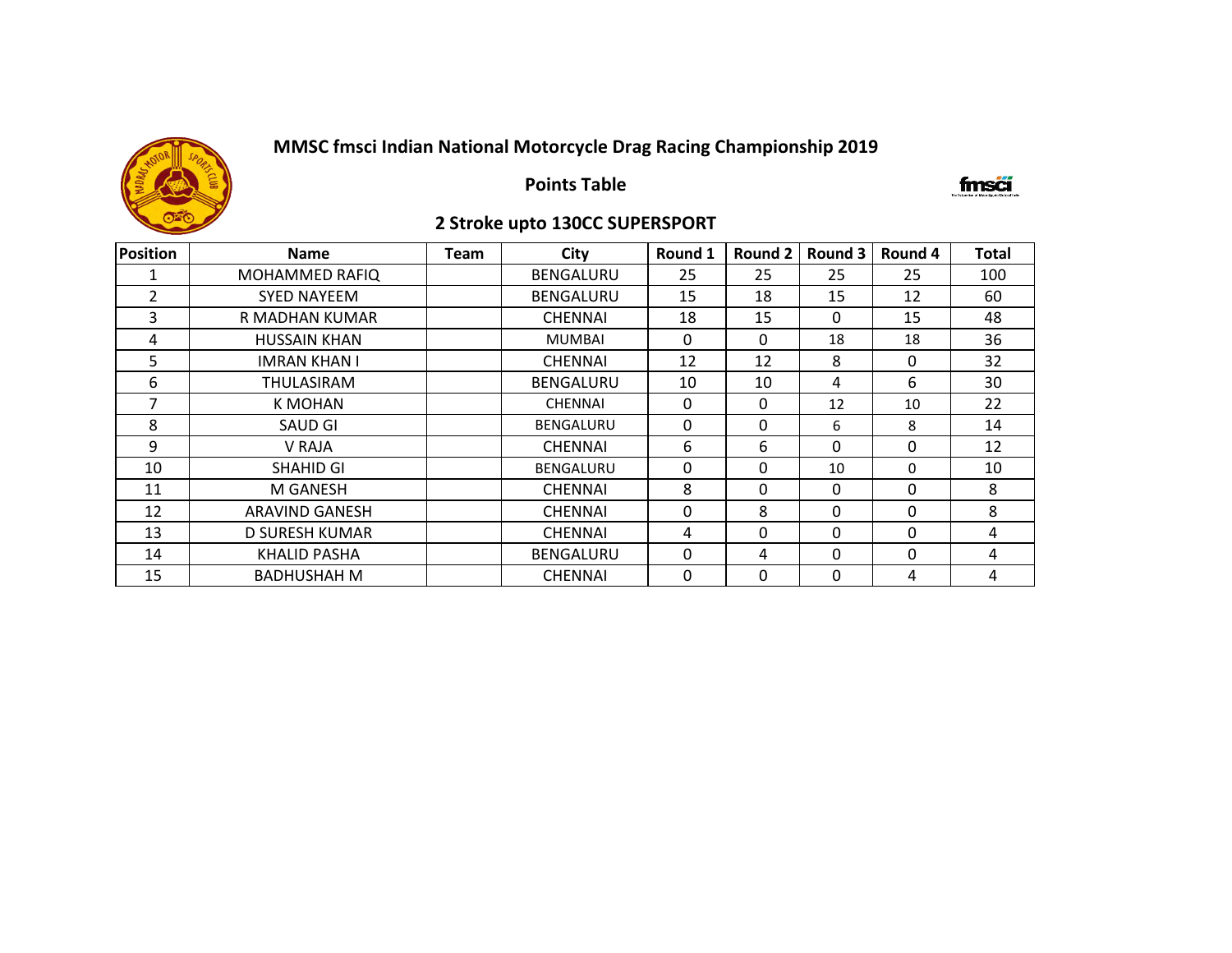

**Points Table**

#### fmsői

### **2 Stroke 131 - 165CC SUPERSPORT**

| Position       | <b>Name</b>           | <b>Team</b> | City             | Round 1 | Round 2 | Round 3 | Round 4  | <b>Total</b> |
|----------------|-----------------------|-------------|------------------|---------|---------|---------|----------|--------------|
|                | <b>MOHAMMED RAFIQ</b> |             | <b>BENGALURU</b> | 25      | 25      | 15      | 25       | 90           |
| $\overline{2}$ | <b>SYEED NAYEEM</b>   |             | <b>BENGALURU</b> | 18      | 12      | 0       | 15       | 45           |
| 3              | <b>MANOJ KUMAR</b>    |             | <b>CHENNAI</b>   | 15      | 18      | 8       | 0        | 41           |
| 4              | R MADHAN KUMAR        |             | <b>CHENNAI</b>   | 6       | 10      | 12      | 12       | 40           |
| 5              | <b>SALMAN KHAN</b>    |             | <b>BENGALURU</b> | 12      | 6       | 0       | 18       | 36           |
| 6              | AIYAZ                 |             | BENGALURU        | 0       | 0       | 25      | 10       | 35           |
| 7              | <b>RAJESH S</b>       |             | <b>CHENNAI</b>   | 8       | 15      | 6       | 4        | 33           |
| 8              | <b>K MOHAN</b>        |             | <b>CHENNAI</b>   | 0       | 0       | 18      | 8        | 26           |
| 9              | <b>HUSSAIN KHAN</b>   |             | <b>MUMBAI</b>    | 0       | 0       | 10      | 6        | 16           |
| 10             | <b>THULASIRAM</b>     |             | <b>BENGALURU</b> | 4       | 8       | 0       | 0        | 12           |
| 11             | R SURESH KUMAR        |             | <b>CHENNAI</b>   | 10      | 0       | 0       | $\Omega$ | 10           |
| 12             | R SHAHINSHA           |             | <b>CHENNAI</b>   | 0       | 4       | 0       | $\Omega$ | 4            |
| 13             | <b>KALAIARASAN D</b>  |             | <b>CHENNAI</b>   | 0       | 0       | 4       | $\Omega$ | 4            |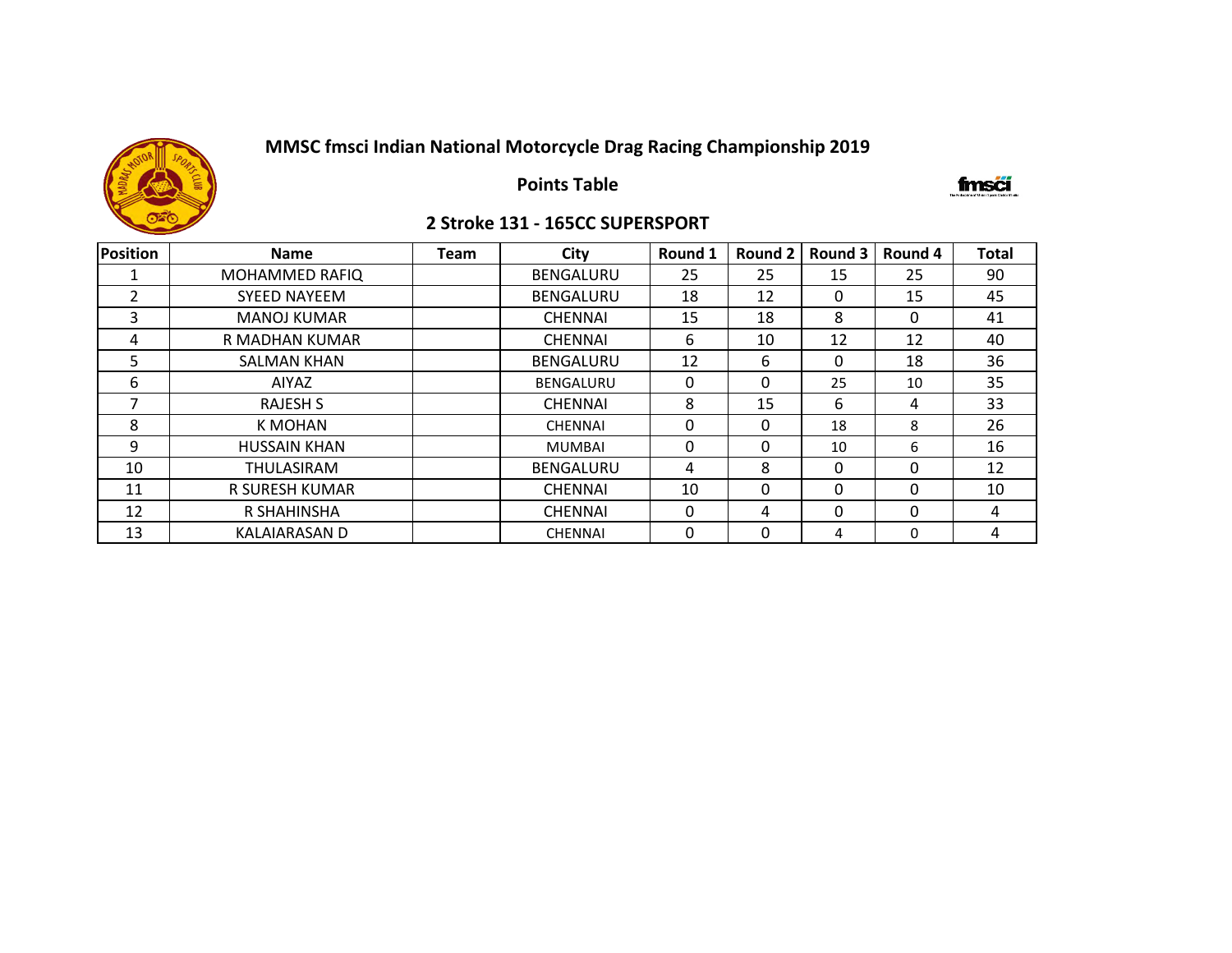

**Points Table**

fmsä

### **4 Stroke upto 165CC SUPERSPORT INDIAN**

| <b>Position</b> | <b>Name</b>         | Team                   | City             | Round 1  | <b>Round 2</b> | Round 3  | Round 4 | <b>Total</b> |
|-----------------|---------------------|------------------------|------------------|----------|----------------|----------|---------|--------------|
| 1               | SOORYA PM           |                        | <b>CHENNAI</b>   | 0        | 25             | 25       | 18      | 68           |
| $\overline{2}$  | ANAND R             |                        | <b>CHENNAI</b>   | $\Omega$ | $\Omega$       | 18       | 25      | 43           |
| 3               | <b>SHANKAR GURU</b> |                        | <b>CHENNAI</b>   | 25       | 8              | 0        | 8       | 41           |
| 4               | ANANTHRAJ P         | <b>SPEED UP RACING</b> | <b>CHENNAI</b>   | 12       | 4              | 8        | 10      | 34           |
| 5               | SADIQ PASHA         |                        | <b>BENGALURU</b> | 18       | 15             | $\Omega$ | 0       | 33           |
| 6               | <b>BHARATH</b>      |                        | <b>CHENNAI</b>   | 0        | 0              | 15       | 15      | 30           |
| 7               | <b>GOWTHAM R</b>    |                        | BENGALURU        | 0        | 18             | 10       | 0       | 28           |
| 8               | <b>GANESAN</b>      |                        | <b>CHENNAI</b>   | 10       | 10             | $\Omega$ | 6       | 26           |
| 9               | HARIHARAN.L         |                        | <b>CHENNAI</b>   | 15       | 6              | 0        | 0       | 21           |
| 10              | <b>BADHUSHA M</b>   |                        | KANCHEEPURAM     | 0        | 0              | 6        | 12      | 18           |
| 11              | DILAWAR BASHA       |                        | <b>CHENNAI</b>   | 8        | 0              | 4        | 4       | 16           |
| 12              | YOGESHWARAN         |                        | <b>CHENNAI</b>   | 0        | 12             | $\Omega$ | 0       | 12           |
| 13              | SADIQ M             |                        | <b>BENGALURU</b> | 0        | 0              | 12       | 0       | 12           |
| 14              | ARAVIND GANESH      |                        | <b>CHENNAI</b>   | 6        | 0              | 0        | 0       | 6            |
| 15              | S VIKRAM            |                        | <b>CHENNAI</b>   | 4        | 0              | 0        | 0       | 4            |

**National Champion Team - Speed Up Racing**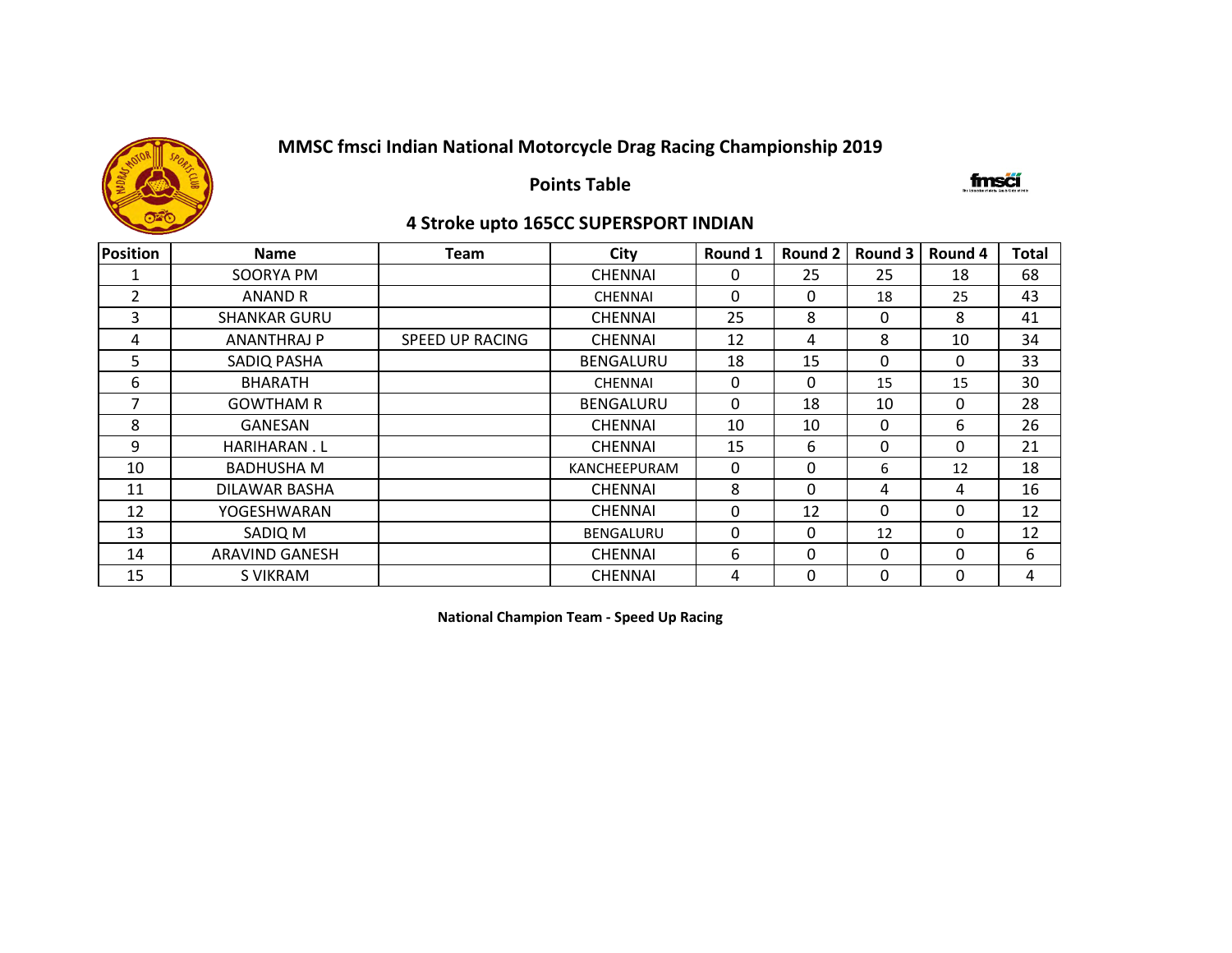

## **Points Table**

#### fmsä

### **4 Stroke 166 - 225 CC SUPERSPORT INDIAN**

| Position       | <b>Name</b>          | <b>Team</b> | <b>City</b>      | Round 1  | Round 2      | Round 3     | Round 4     | Total |
|----------------|----------------------|-------------|------------------|----------|--------------|-------------|-------------|-------|
| 1              | <b>DEEPAKN</b>       |             | <b>CHENNAI</b>   | 8        | 25           | 25          | 25          | 83    |
| $\overline{2}$ | <b>BADUSHA M</b>     |             | <b>CHENNAI</b>   | 25       | 18           | $\Omega$    | 12          | 55    |
| 3              | <b>AHAMED VASIN</b>  |             | <b>CHENNAI</b>   | 15       | 15           | 15          | $\Omega$    | 45    |
| 4              | <b>MANOJ KUMAR S</b> |             | <b>CHENNAI</b>   | 18       | 4            | 10          | 4           | 36    |
| 5              | R SHAHINSHA          |             | <b>CHENNAI</b>   | 10       | 12           | 0           | $\Omega$    | 22    |
| 6              | MOHAMMED IMRAN       |             | <b>BENGALURU</b> | $\Omega$ | $\mathbf{0}$ | 6           | 15          | 21    |
| 7              | AIYAZ                |             | <b>BENGALURU</b> | $\Omega$ | $\mathbf 0$  | 18          | $\Omega$    | 18    |
| 8              | <b>ZUHEEB AHMED</b>  |             | <b>BENGALURU</b> | $\Omega$ | $\Omega$     | 12          | 6           | 18    |
| 9              | <b>VENU SMD</b>      |             | BENGALURU        | $\Omega$ | $\Omega$     | 0           | 18          | 18    |
| 10             | <b>B RAJA</b>        |             | <b>CHENNAI</b>   | 12       | $\Omega$     | $\mathbf 0$ | $\mathbf 0$ | 12    |
| 11             | <b>MANIKANDAN A</b>  |             | <b>CHENNAI</b>   | $\Omega$ | 10           | $\mathbf 0$ | $\Omega$    | 10    |
| 12             | <b>RAJESH S</b>      |             | <b>CHENNAI</b>   | $\Omega$ | $\mathbf{0}$ | $\mathbf 0$ | 10          | 10    |
| 13             | <b>GOUTHAM M</b>     |             | <b>CHENNAI</b>   | $\Omega$ | 8            | 0           | $\Omega$    | 8     |
| 14             | <b>GOPI KRISHNA</b>  |             | <b>CHENNAI</b>   | $\Omega$ | $\mathbf{0}$ | 8           | $\Omega$    | 8     |
| 15             | SOLOMON              |             | <b>CHENNAI</b>   | 0        | $\mathbf 0$  | $\Omega$    | 8           | 8     |
| 16             | M HARIF              |             | <b>CHENNAI</b>   | 6        | $\mathbf 0$  | 0           | 0           | 6     |
| 17             | <b>SURYA S</b>       |             | <b>CHENNAI</b>   | $\Omega$ | 6            | $\Omega$    | 0           | 6     |
| 18             | DINESH C             |             | <b>CHENNAI</b>   | 4        | $\Omega$     | 0           | $\Omega$    | 4     |
| 19             | S SAIF ALI           |             | <b>CHENNAI</b>   | 0        | 0            | 4           | 0           | 4     |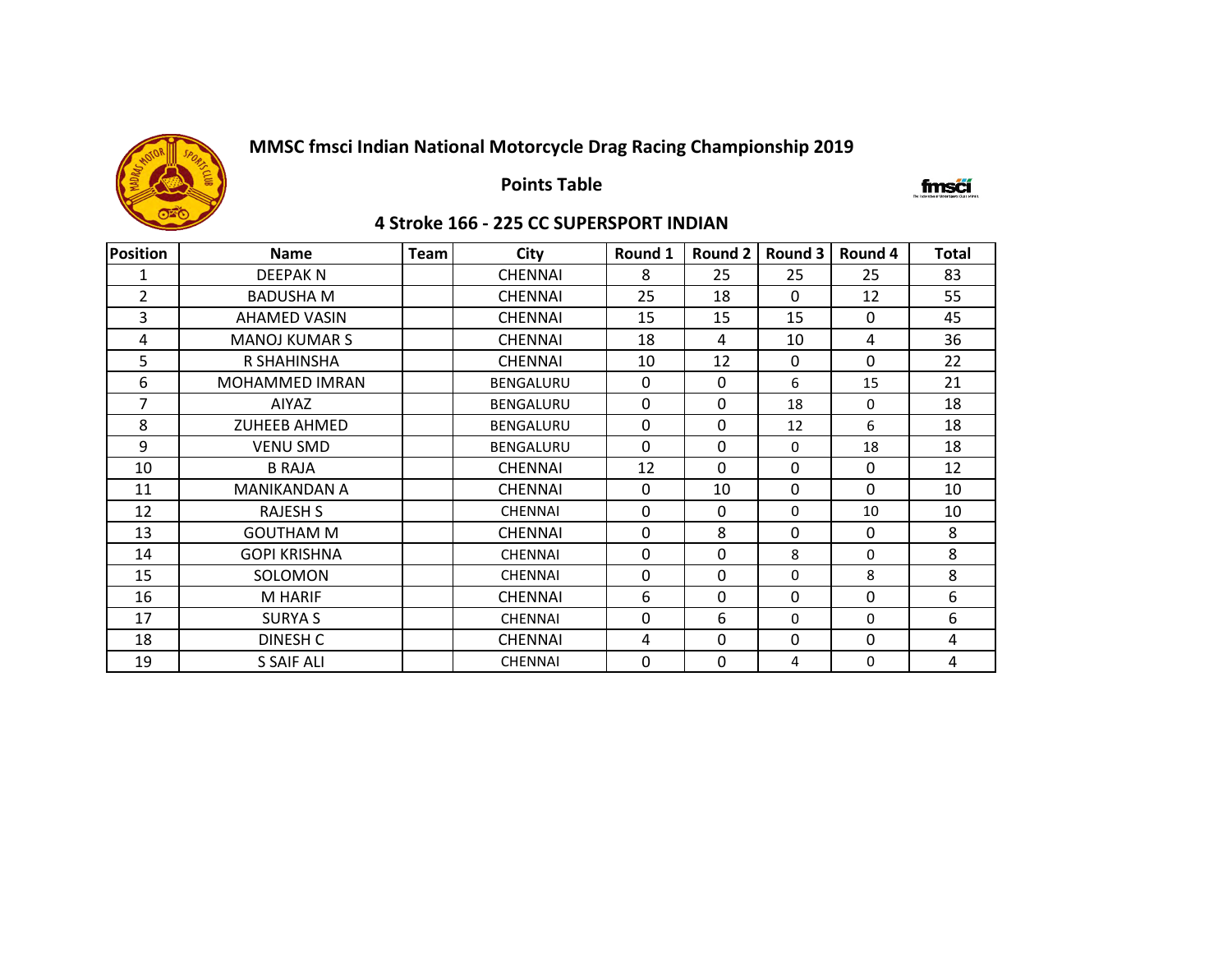

**Points Table**

#### fmsä

#### **4 Stroke 226 - 360 CC SUPERSPORT INDIAN**

| <b>Position</b> | <b>Name</b>          | Team | City             | Round 1 |    |    | Round 2   Round 3   Round 4 | <b>Total</b> |
|-----------------|----------------------|------|------------------|---------|----|----|-----------------------------|--------------|
|                 | YOGESHWARAN          |      | <b>CHENNAI</b>   | 25      | 18 | 12 | 12                          | 67           |
|                 | ALAXANDER A S        |      | <b>CHENNAI</b>   |         | 25 | 25 | 15                          | 65           |
|                 | A SHANKAR GURU       |      | <b>CHENNAI</b>   | 18      | 12 |    | 25                          | 55           |
|                 | BHARATHRAJ           |      | <b>CHENNAI</b>   |         | 15 | 18 | 10                          | 43           |
|                 | <b>SHAHINSHA</b>     |      | <b>CHENNAI</b>   | 15      | 8  | 10 | 8                           | 41           |
|                 | <b>ASHISH RUNGTA</b> |      | <b>CHENNAI</b>   |         | 0  | 15 | 18                          | 33           |
|                 | S RAVI               |      | <b>CHENNAI</b>   |         | 10 |    |                             | 10           |
| o<br>δ          | <b>SAIF ALI</b>      |      | <b>BENGALURU</b> |         | b  |    |                             | b            |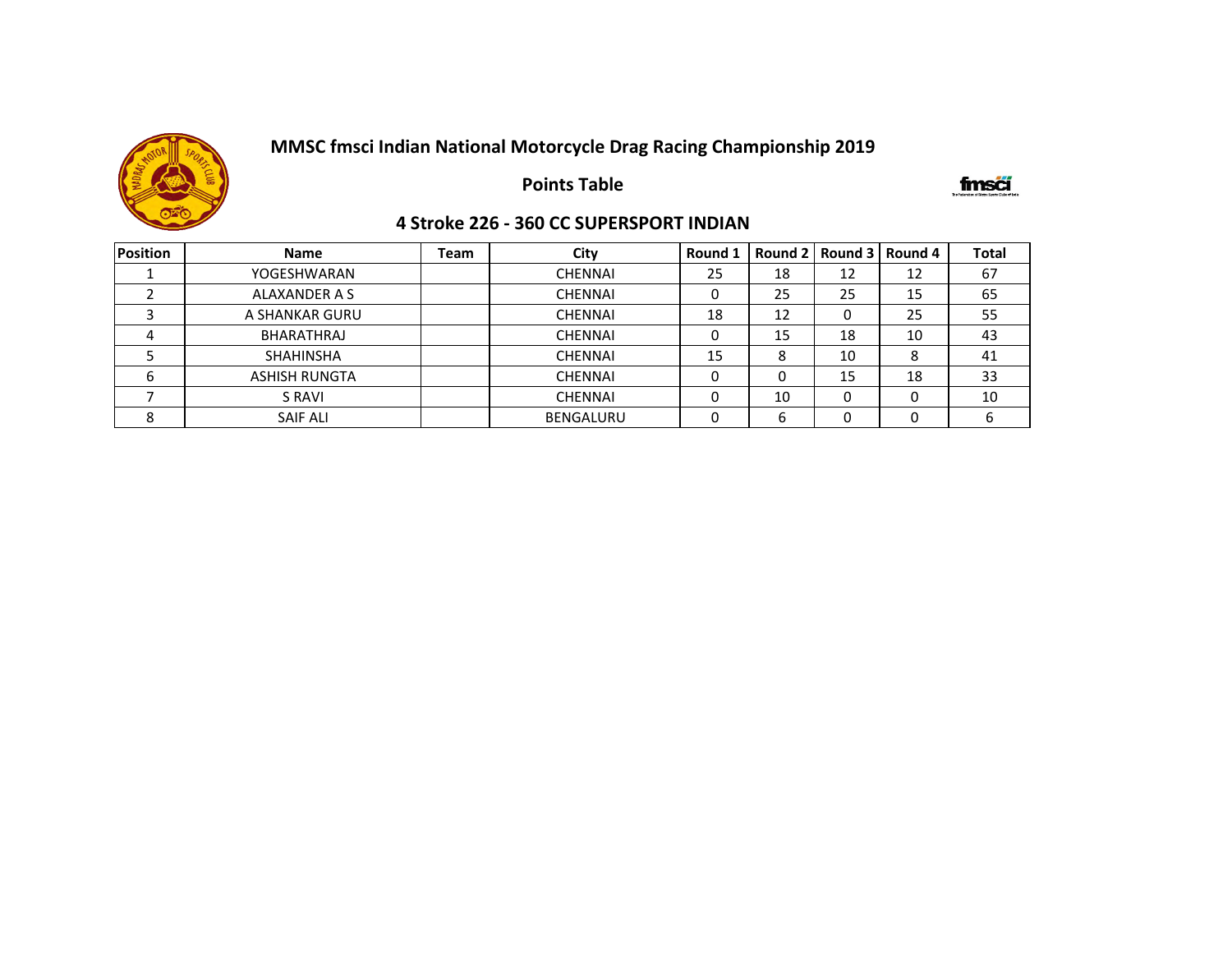

**Points Table**

fmsői

### **4 Stroke 361 - 550 CC SUPERSPORT INDIAN**

| <b>Position</b> | <b>Name</b>              | <b>Team</b>            | City             | Round 1  | Round 2 | Round 3  | Round 4 | <b>Total</b> |
|-----------------|--------------------------|------------------------|------------------|----------|---------|----------|---------|--------------|
|                 | AIYAZ                    |                        | <b>BENGALURU</b> | 15       | 25      | 25       | 25      | 90           |
| າ               | <b>ATTAULLA BAIG</b>     |                        | <b>BENGALURU</b> | 18       | 18      | 18       | 18      | 72           |
| 3               | ANANDHU K K              |                        | <b>CHENNAI</b>   | 25       | 15      | 15       | 15      | 70           |
| 4               | R ASHWIN KUMAR           |                        | <b>CHENNAI</b>   | 8        | 12      | 8        | 8       | 36           |
| 5               | THULASIRAM               |                        | <b>BENGALURU</b> | 10       | 0       | 10       | 12      | 32           |
| 6               | <b>KEVIN SEETHARAMAN</b> |                        | <b>CHENNAI</b>   | 12       | 10      | 0        |         | 22           |
|                 | <b>ZUHEEB AHMED</b>      |                        | <b>BENGALURU</b> | $\Omega$ | 0       | 12       | 10      | 22           |
| 8               | <b>KARTHICK R</b>        | <b>SPEED UP RACING</b> | <b>CHENNAI</b>   | 6        | 6       | 0        | 4       | 16           |
| 9               | SAI SANDEEP SINGH        |                        | <b>BENGALURU</b> | 0        | 8       | 0        | 0       | 8            |
| 10              | <b>ANANTHRAJ P</b>       | SPEED UP RACING        | <b>CHENNAI</b>   | 4        | 4       | $\Omega$ | 0       | 8            |
| 11              | <b>ALWIN SUNDAR</b>      | <b>SPEED UP RACING</b> | <b>CHENNAI</b>   | 0        | 0       | 0        | 6       | 6            |

**National Champion Team - Speed Up Racing**